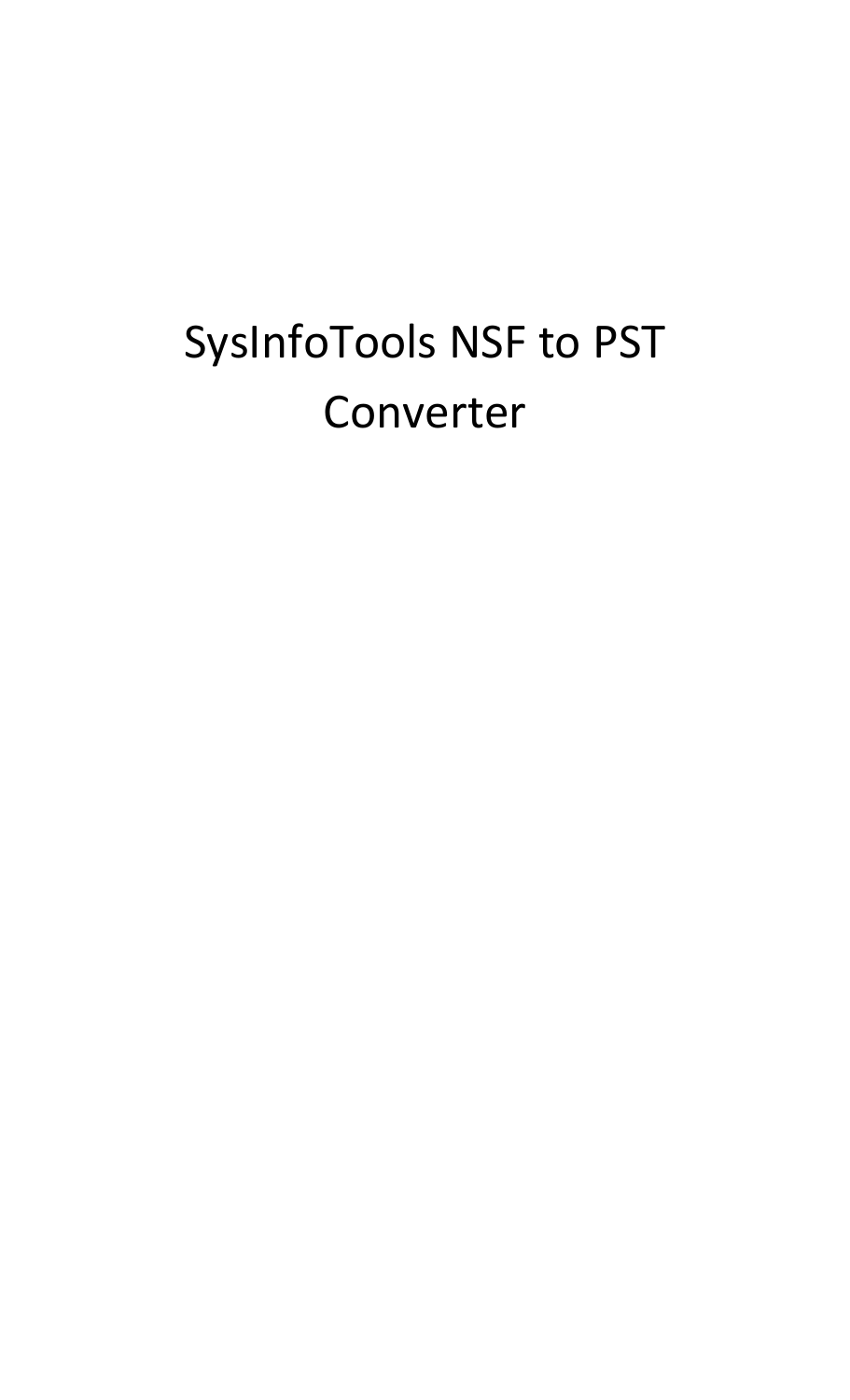# **Table of Contents**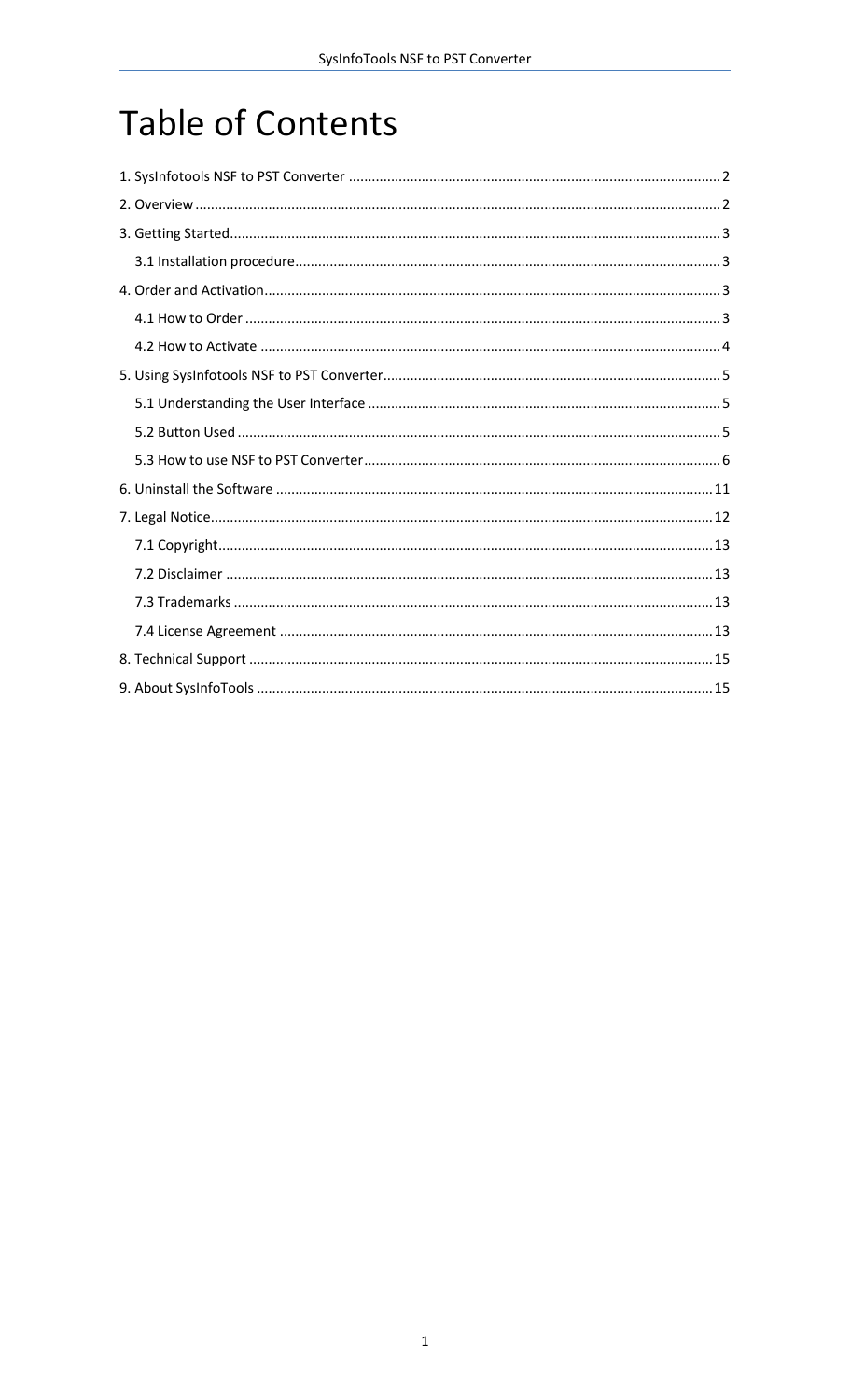### <span id="page-2-0"></span>1. SysInfotools NSF to PST Converter



#### **SysInfoTools NSF to PST Converter**

## <span id="page-2-1"></span>2. Overview

The **NSF to PST Converter** tool of SysInfoTools Software performs safe and quick conversion of NSF database of IBM Notes (formerly known as Lotus Notes) into Outlook PST format. It allows users to select single as well as multiple NSF database files at the same time. Via this converter tool, users can check the preview of their mailbox data of NSF database before performing the actual conversion .

Users can select the mailbox folders which they want to export to new PST file(s). The tool successfully exports each and every mailbox data which include email messages, contacts, calendar, to-do lists, notes, journals, etc. from NSF database. Users can define a new location on their system where they want to save the new PST files. Also, there is a unqiue date range option by which users can save their mailbox data. Users can select either a predefined date range or they can define it manually. Any technical or non-technical users can use this tool with ease.

#### **Below are some outstanding features of NSF to PST Converter tool:**

- Effective conversion of NSF database files into Outlook PST format;
- Batch conversion of multiple NSF files at the same time;
- Auto-search feature for searching the NSF database files in the system;
- Instant action without causing undesired alteration or modification;
- Exportation of the entire mailbox data from NSF database to MS Outlook;
- Preview of mailbox data is enabled before the actual conversion;
- Independent file saving with a unique date range feature;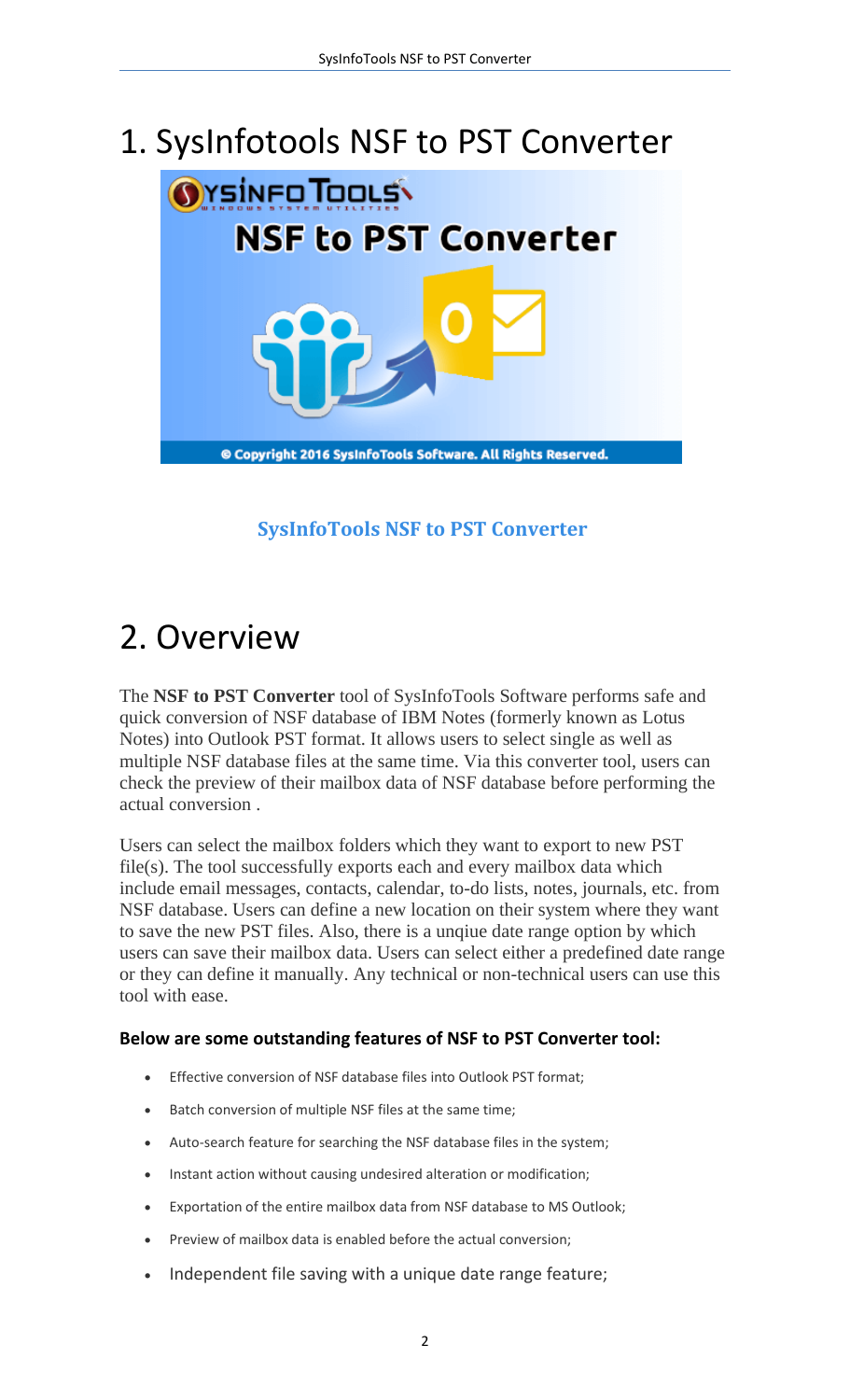Smooth support for higher versions of Windows operating systems, i.e. Win 10

#### **Important note:**

- IBM Notes client should be installed on your local system;
- Microsoft Outlook email client should be installed don your local system;
- NSF database files should be in valid state, i.e. not corrupted.

### <span id="page-3-0"></span>3. Getting Started

- **[Installation Procedure](#page-3-1)**
- **[Order And Activation](#page-3-2)**

#### <span id="page-3-1"></span>3.1 Installation procedure

To install **SysInfoTools NSF to PST Converter** tool, follow the steps given below:

1. Download demo version of the software setup (executable file or .exe) from the page linked below:

[www.sysinfotools.com/recovery/nsf-to-pst-converter.php](http://www.sysinfotools.com/recovery/nsf-to-pst-converter.php)

- 2. Double-click the setup to install the software on your system.
- 3. Follow the steps on the setup wizard to install the software.

4. After completion, the setup wizard will popup the message of setup completion on your computer screen.

5. Click **Finish** to launch the software on your system.

### <span id="page-3-2"></span>4. Order and Activation

- **[How to Order](#page-3-3)**
- **•** [How to Activate](#page-4-0)

#### <span id="page-3-3"></span>4.1 How to Order

The software can be purchased by making online payments. Click on the link shown below to have a look at the pricing details and to place an order.

[www.sysinfotools.com/buynow/nsf-to-pst-converter.php](http://www.sysinfotools.com/buynow/nsf-to-pst-converter.php)

Once the payment is received, an order number is sent to you via e-mail.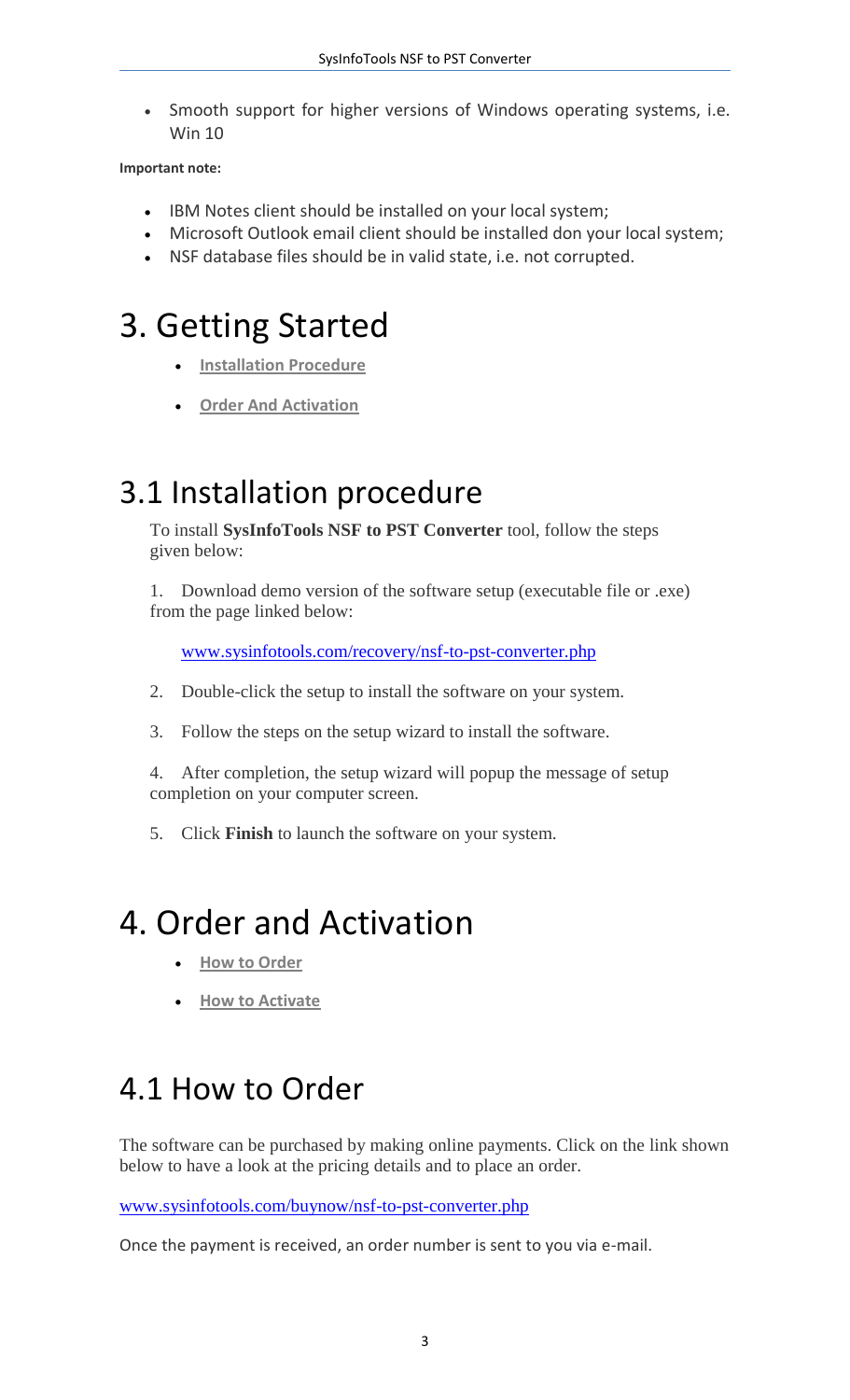#### <span id="page-4-0"></span>4.2 How to Activate

As you purchase the software, an Order Number is generated and provided to you. This order number has to be entered in the Registration window of the full version of **NSF to PST Converter** tool.

 Open **SysInfoTools NSF to PST Converter** software in your system, software registration dialog will pop-up on your screen to enter software authentication key.

| SysInfoTools Software Registration | × |
|------------------------------------|---|
| Authentication Code:               |   |
|                                    |   |
|                                    |   |
| I don't have authentication code   |   |
| Activate<br>Cancel<br><b>Help</b>  |   |

 Click the **"I don't have Authentication Code"** check box, following fields will be displayed in the registration dialog:

|                                  | SysInfoTools Software Registration | × |
|----------------------------------|------------------------------------|---|
| Email Address:                   |                                    |   |
| Order Number:                    |                                    |   |
| Path to save file:               | C:\Users\SAM\Desktop<br>$\cdots$   |   |
| I don't have authentication code |                                    |   |
| Get Authenticatication Code      | Cancel<br>Help                     |   |

**Email Address:** In this field, you need to enter your email address, which you have used to register **NSF to PST Converter** software.

**Order Number:** In this field, you need to enter the Order Number which has been provided to you at the time of purchasing the software.

**Path to save the file:** Select the path where you want to save the .info file which is generated after clicking on **"Get Authentication Code"**, by default **.info** file will saved on desktop of your system.

Send this **.info file** generated by the software at [sales@sysinfotools.com,](mailto:sales@sysinfotools.com) after getting **.info** file sales department will send you software activation key within a couple of minutes.

**For any software related queries email at:** [support@sysinfotools.com](mailto:support@sysinfotools.com)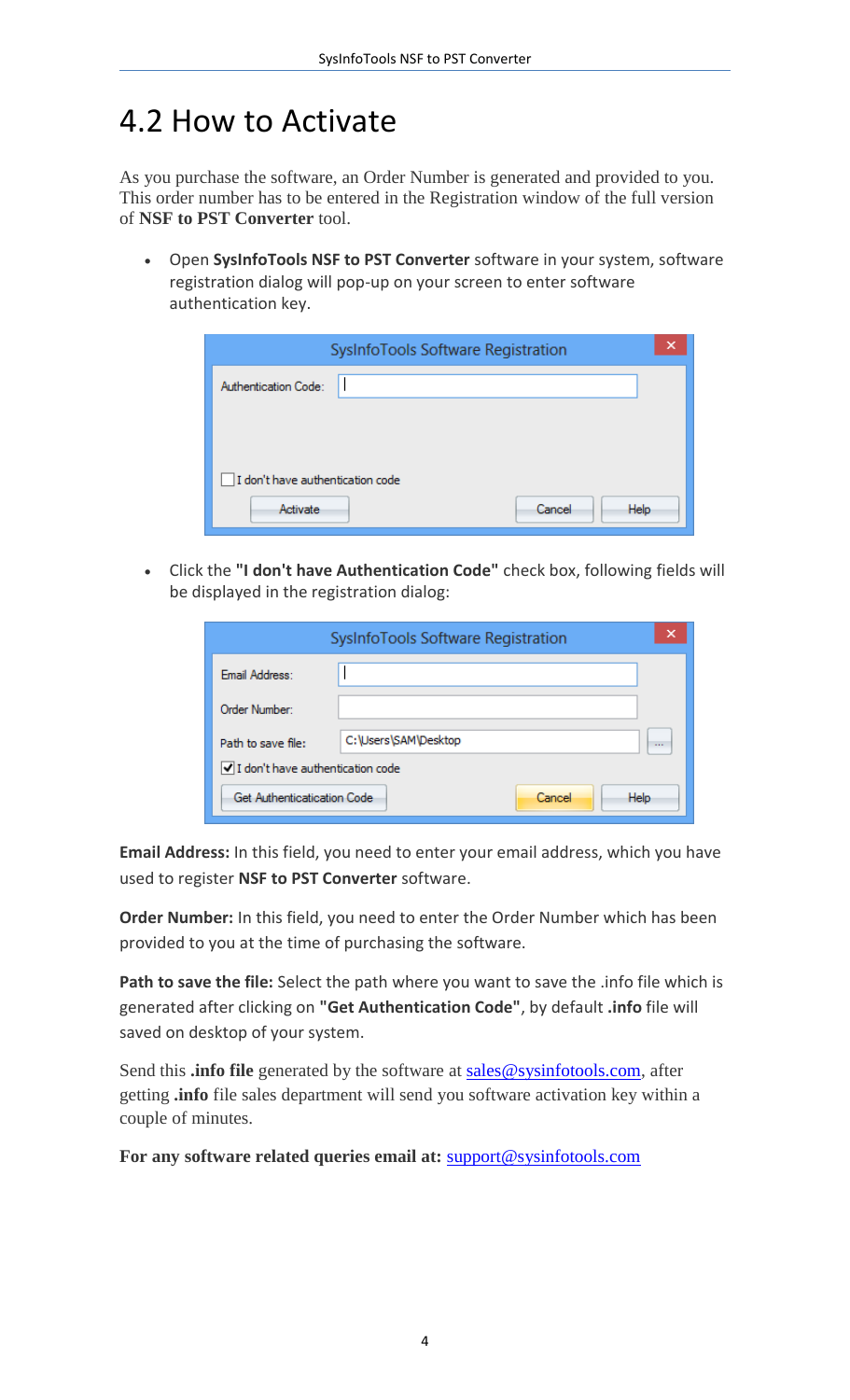# <span id="page-5-0"></span>5. Using SysInfotools NSF to PST

### Converter

- **[Understanding the User Interface](#page-5-1)**
- **[Button Used](#page-5-2)**
- **How to Use the [NSF to PST Converter software?](#page-6-0)**

### <span id="page-5-1"></span>5.1 Understanding the User Interface

When you launch **SysInfoTools NSF to PST Converter** tool, the welcome screen that appears is displayed below:

| $\mu$ appears to display or below.                                                                      |                 |
|---------------------------------------------------------------------------------------------------------|-----------------|
| <b>YSÍNFO TOOLS\</b><br><b>NSF to PST Converter</b><br><b>Convert NSF Files to PST Files</b>            |                 |
| <b>X</b> Remove File   X Remove All   Q<br>Add NSF File(s)<br><b>We</b> Search NSF File(s)<br>File Path | Preview         |
|                                                                                                         |                 |
|                                                                                                         |                 |
|                                                                                                         |                 |
|                                                                                                         |                 |
| Add files to continue the process.                                                                      |                 |
| $\bullet$ Help                                                                                          | Export<br>Close |

#### <span id="page-5-2"></span>5.2 Button Used

| <b>Buttons</b>     | <b>Button</b><br><b>Name</b>        | <b>Description</b>                                                    |
|--------------------|-------------------------------------|-----------------------------------------------------------------------|
| Add NSF File(s)    | <b>Add</b><br><b>NSF</b><br>File(s) | Click Add NSF File(s) to add<br>NSF database files for conversion     |
| Search NSF File(s) | <b>Search</b>                       | Click Search NSF File to search<br><b>NSF File NSF</b> database files |
| Remove File        | Removel<br>File l                   | Click <b>Remove File</b> to remove<br>selected NSF database file      |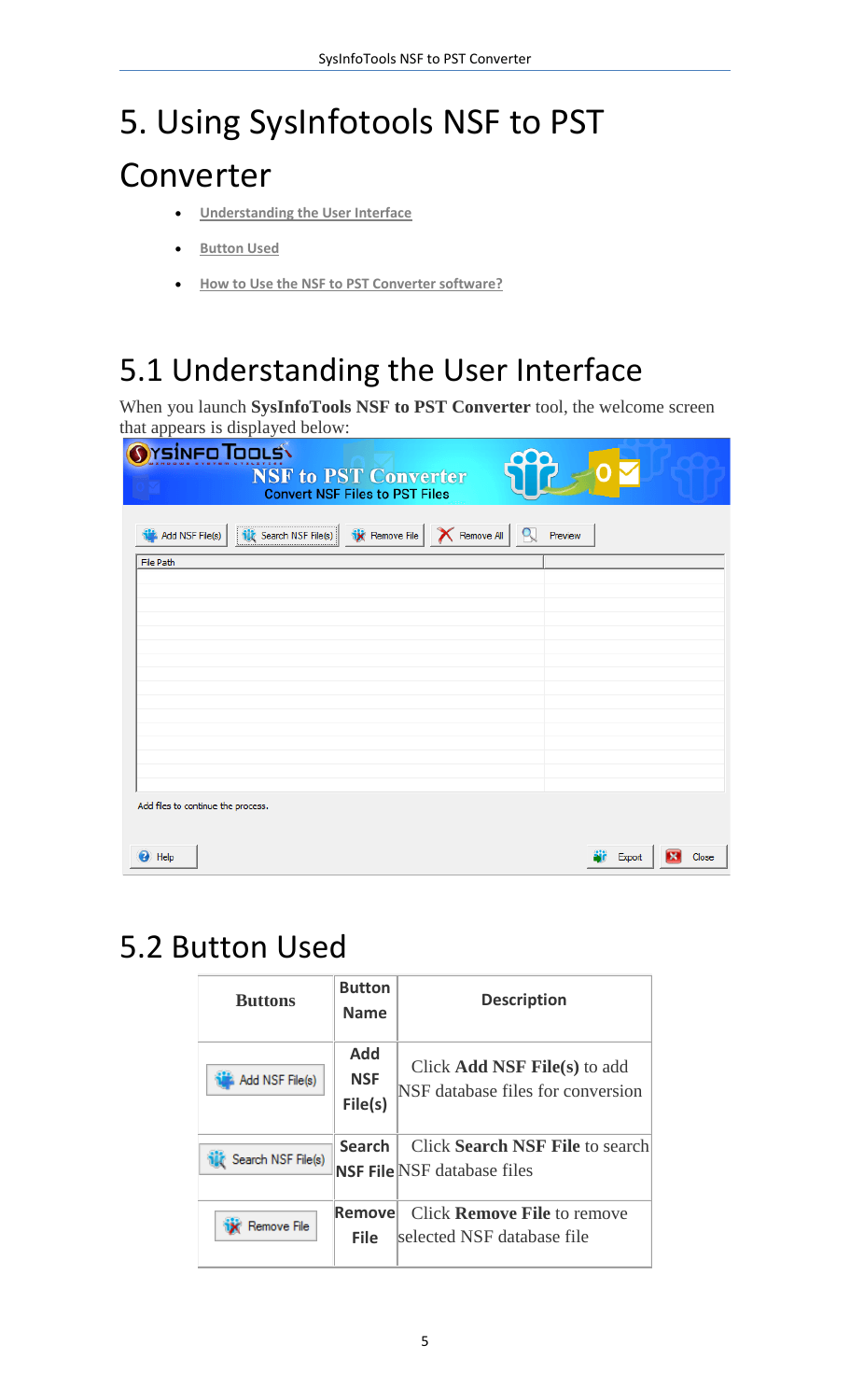| Remove All | Removel<br>All | Click <b>Remove All</b> to remove all<br>NSF database files              |
|------------|----------------|--------------------------------------------------------------------------|
| Preview    | <b>Preview</b> | Click <b>Preview</b> to check the<br>preview of mailbox data             |
| Export     | <b>Export</b>  | Click <b>Export</b> to export the<br>mailbox data to new PST file $(s)$  |
| Help       | <b>Help</b>    | Click <b>Help</b> to get help in NSF to<br><b>PST conversion process</b> |
|            | <b>Browse</b>  | Click <b>Browse</b> to select a location<br>for new PST files            |
| Stop       | <b>Stop</b>    | Click <b>Stop</b> to stop the running<br>process                         |
| Exit       | <b>Exit</b>    | Click Exit to close the software<br>application                          |

#### <span id="page-6-0"></span>5.3 How to use NSF to PST Converter

**Step 1:** Launch **NSF to PST Converter** tool on your system. Click **Add NSF File(s)** to select NSF database file(s).

| <b>YSINFO TOOLS</b><br><b>NSF to PST Converter</b><br><b>Convert NSF Files to PST Files</b>   |                 |
|-----------------------------------------------------------------------------------------------|-----------------|
| <b>ix</b> Remove File   X Remove All<br>$\mathbf{R}$<br>Add NSF File(s)<br>Search NSF File(s) | Preview         |
| File Path                                                                                     |                 |
|                                                                                               |                 |
|                                                                                               |                 |
|                                                                                               |                 |
|                                                                                               |                 |
|                                                                                               |                 |
|                                                                                               |                 |
| Add files to continue the process.                                                            |                 |
| <b>B</b> Help                                                                                 | Export<br>Close |

**Step 2:** You can select single as well as multiple NSF files here. Click **Open** to confirm your file(s) selection.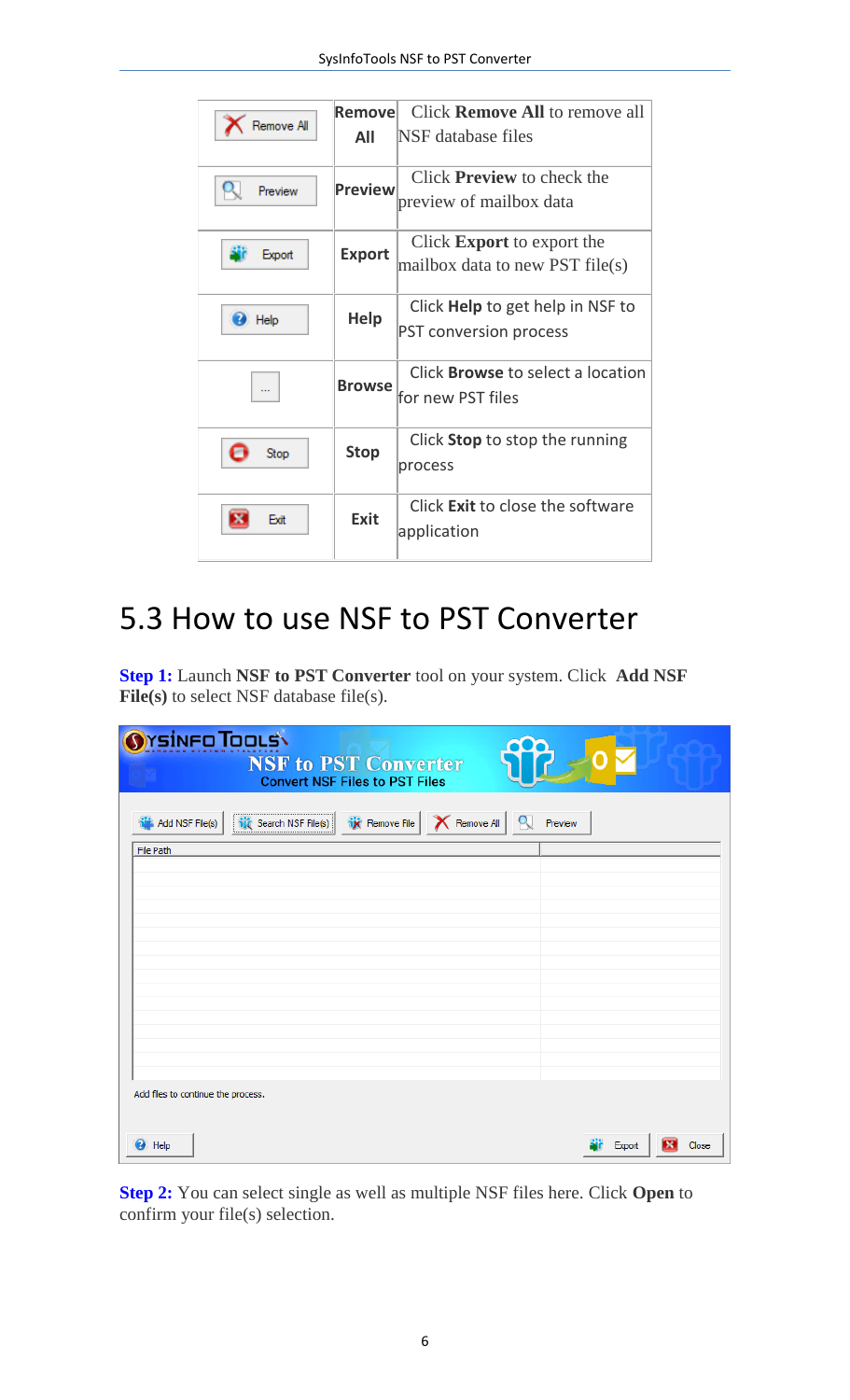| <b>YSÍNFOTOOLS\</b>           |            |                               |                                     |                      |
|-------------------------------|------------|-------------------------------|-------------------------------------|----------------------|
| Open                          |            |                               |                                     | $\mathbf{x}$         |
|                               |            | « Local Disk (D:) > NSF Cases | Search NSF Cases<br>$\mathbf{v}$ +4 | م                    |
| Organize $\blacktriangledown$ | New folder |                               | 胆 ▼                                 | 0                    |
| Recent Places<br>File Pat     | ┻          | ×<br>Name                     | Date modified                       | <b>Type</b>          |
| <b>&amp;</b> OneDrive         |            | Test File (1).nsf             | 1/12/2016 2:38 PM                   | <b>IBM Lotus N</b>   |
| Downloads                     |            | Test File (2).nsf             | 11/8/2014 5:56 PM                   | <b>IBM Lotus N</b>   |
|                               |            | Test File (3).nsf             | 11/8/2014 5:57 PM                   | <b>IBM Lotus N</b>   |
| Libraries                     | Ξ          | Test File (4).nsf             | 11/8/2014 5:57 PM                   | <b>IBM Lotus N</b>   |
| Documents<br>÷,<br>Music      |            | Test File (5).nsf             | 11/8/2014 5:58 PM                   | <b>IBM Lotus N</b>   |
| <b>Pictures</b>               |            |                               |                                     |                      |
| Videos<br>Ħ                   |            |                               |                                     |                      |
| Computer                      |            |                               |                                     |                      |
| Local Disk (C:)               |            |                               |                                     |                      |
| <b>Rand Local Disk (D:)</b>   |            |                               |                                     |                      |
| Local Disk (E:)               |            |                               | m.                                  | r                    |
| Add files                     |            | File name: Test File (1).nsf  | NSF File(s) (*.nsf)<br>▼            |                      |
|                               |            |                               | Open                                | Cancel               |
| $\bigcirc$ Help               |            |                               |                                     | Export<br>Close<br>× |

**Step 3:** The selected NSF database will be shown in the list. Select the file and click **Preview** .

| <b>YSÍNFO TOOLS\</b>                   | <b>NSF to PST Converter</b><br><b>Convert NSF Files to PST Files</b> |                 |
|----------------------------------------|----------------------------------------------------------------------|-----------------|
| <b>is Add NSF File(s)</b><br>File Path | Search NSF File(s) W Remove File   X Remove All   Q                  | Preview         |
| D: WSF Cases\Test File (1).nsf         |                                                                      |                 |
|                                        |                                                                      |                 |
|                                        |                                                                      |                 |
| Total number of files: [1]             |                                                                      |                 |
| $\bullet$ Help                         |                                                                      | Export<br>Close |

**Step 4:** The scanning process is being conducted on your system. Please wait until the process gets successfully completed.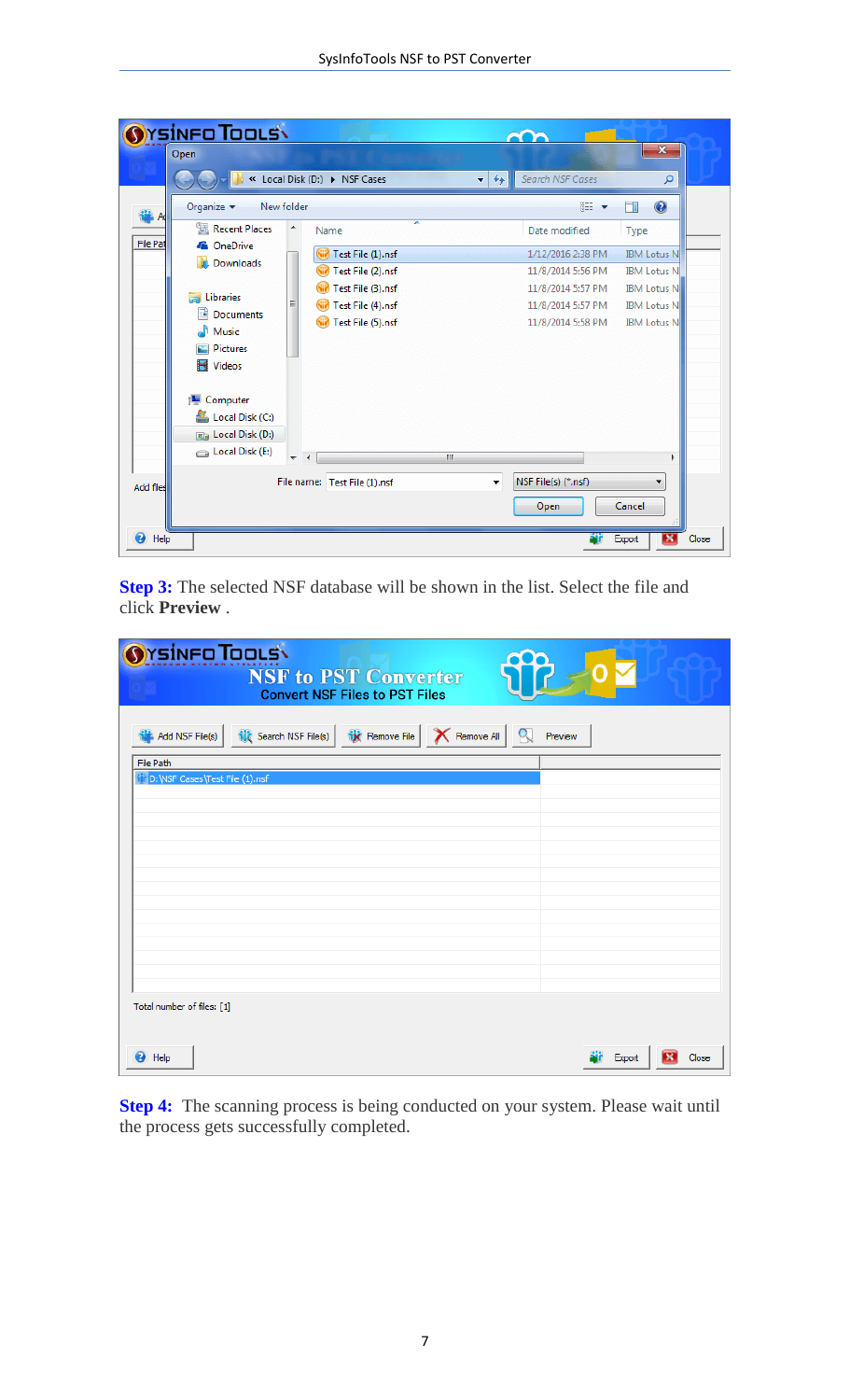| OYSINFO TOOLS      |                | <b>NSF to PST Converter</b><br><b>Convert NSF Files to PST Files</b> |              |        |           |
|--------------------|----------------|----------------------------------------------------------------------|--------------|--------|-----------|
|                    | $\theta$<br>To | From                                                                 | Subject      |        | Date/Time |
|                    |                |                                                                      |              |        |           |
|                    |                |                                                                      |              |        |           |
|                    |                |                                                                      |              |        |           |
|                    |                |                                                                      |              |        |           |
|                    |                |                                                                      |              |        |           |
|                    |                |                                                                      |              |        |           |
|                    |                |                                                                      |              |        |           |
|                    |                |                                                                      |              |        |           |
|                    |                |                                                                      |              |        |           |
|                    |                |                                                                      |              |        |           |
|                    |                |                                                                      |              |        |           |
|                    | $\overline{a}$ |                                                                      | $\mathbf{H}$ |        |           |
| Processing Folders |                |                                                                      |              |        |           |
|                    |                |                                                                      |              |        | Stop      |
| <b>O</b> Help      |                |                                                                      | Back         | Export | Close     |

**Step 5:** Within a few seconds, the scannig process will be completed. Click **OK** .

| YSÍNFO TOOLS                                                                                                                                                                                                                                                                                                                                                                                                                              |                               |   | <b>NSF to PST Converter</b><br><b>Convert NSF Files to PST Files</b>                 |                                      |           |
|-------------------------------------------------------------------------------------------------------------------------------------------------------------------------------------------------------------------------------------------------------------------------------------------------------------------------------------------------------------------------------------------------------------------------------------------|-------------------------------|---|--------------------------------------------------------------------------------------|--------------------------------------|-----------|
| 日··· 7 1 Test File (1).nsf<br>Group Calendars)<br>$\sqrt{2}$ (Rules)<br>V (\$Alarms)<br>$\overline{\vee}$ (\$All)<br>V (\$ByCategory)<br><b>■ ■ (\$Drafts)</b><br>(\$Inbox-Categorized1)<br>$\Box$ (\$Inbox)<br>. V na (\$JunkMail)<br>- √ <b>GSent</b> )<br>∙ <mark>⊽ ⊜</mark> (\$ToDo)<br><b>MAPIUseContacts</b><br>$\nabla$ $\nabla$ (Drafts)<br>$\Box$ $\Box$ (Sent)<br>in Villa Norman.Leer<br>d Deleted Items<br><b>VA</b> Contacts | Ξ<br>$\overline{\phantom{a}}$ |   | $0$ To<br>From<br>SysInfoTools NSF to PST Converter(Full) v<br>Scanning process done | Subject<br>$\mathbf{x}$<br><b>OK</b> | Date/Time |
| ∢<br>m.<br>r<br>Processing Finished<br>$\bigoplus$ Help                                                                                                                                                                                                                                                                                                                                                                                   |                               | ∢ |                                                                                      | m.<br>Export<br><b>Back</b>          | Close     |

**Step 6:** Now click the mailbox folder to check the preview of its email items. Then, click **Export** to export the selected mailbox folders to new PST file(s).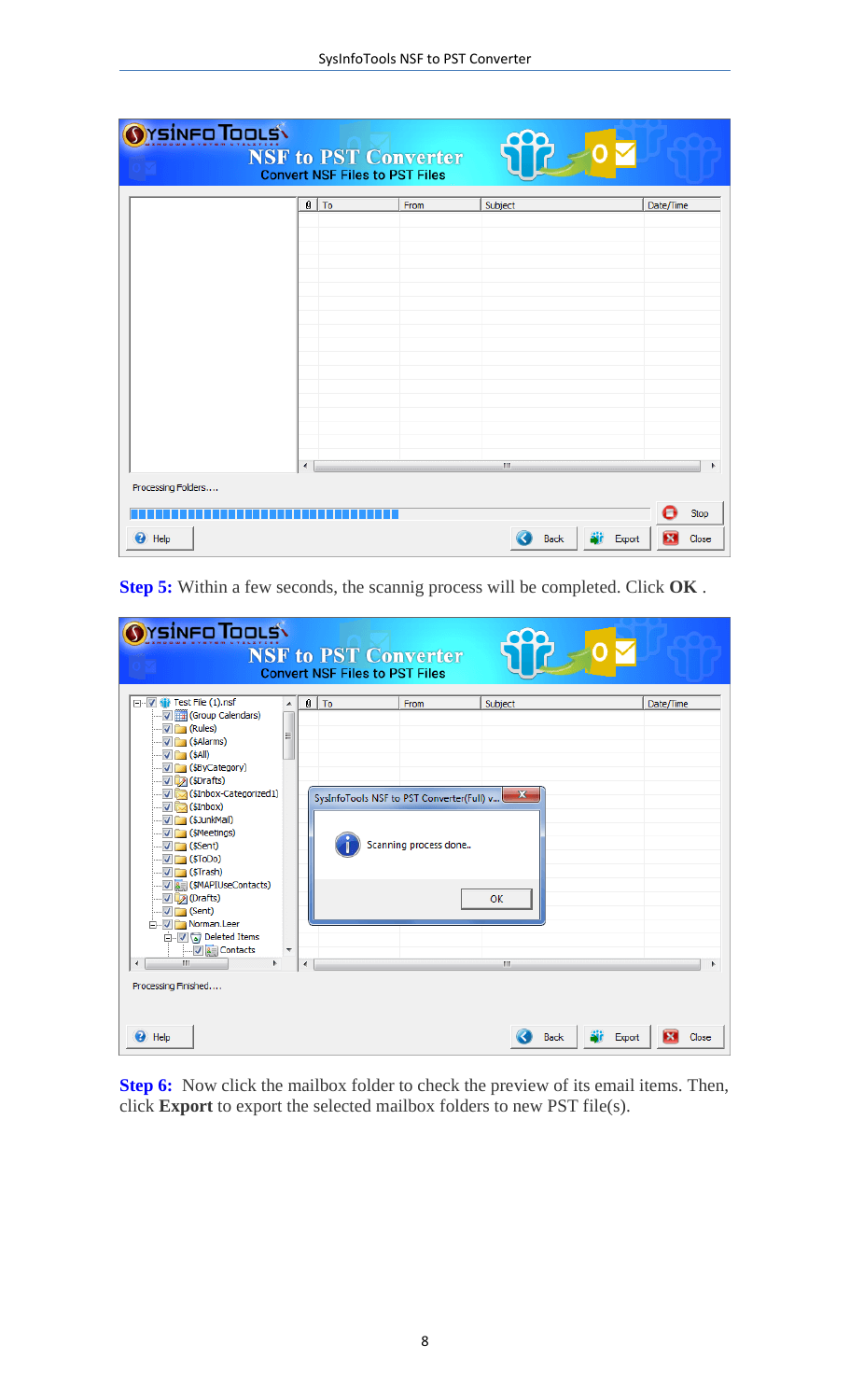| □ V iii Test File (1).nsf<br>Group Calendars)          | o<br>To | From                                           | Subject                                                                                                                                                                                                                          |                                                                                                                                                                                                                                   | Date/Time                      |
|--------------------------------------------------------|---------|------------------------------------------------|----------------------------------------------------------------------------------------------------------------------------------------------------------------------------------------------------------------------------------|-----------------------------------------------------------------------------------------------------------------------------------------------------------------------------------------------------------------------------------|--------------------------------|
| $\nabla$ (Rules)                                       | IJ      |                                                | A BARA A CARA DE LA CARA DE LA CARA DE LA CARA DE LA CARA DE LA CARA DE LA CARA DE LA CARA DE LA CARA DE LA CA                                                                                                                   |                                                                                                                                                                                                                                   | 8/11/2014 17:!                 |
| $\nabla$ (\$Alarms)                                    | 10      | to the transfer of the commission of the state |                                                                                                                                                                                                                                  |                                                                                                                                                                                                                                   | 8/11/2014 17:                  |
| $f(x)$ (sail)                                          | 101     |                                                | SHEAT SPORTS TO BE BEEN AS A STRAIGHT TO BE                                                                                                                                                                                      |                                                                                                                                                                                                                                   | 8/11/2014 17:                  |
| V <b>D</b> (\$ByCategory)                              |         |                                                | <b>あるとももまたので、そのようなことをすることをすることをすることをする。</b>                                                                                                                                                                                      |                                                                                                                                                                                                                                   | 8/11/2014 17:<br>8/11/2014 17: |
| V (\$Drafts)                                           |         |                                                | Report Contains and Post Containers and Containers and Containers and Containers and Containers and Containers                                                                                                                   |                                                                                                                                                                                                                                   | 8/11/2014 17:!                 |
| <b>V</b> GInbox-Categorized1)                          |         |                                                |                                                                                                                                                                                                                                  |                                                                                                                                                                                                                                   | 8/11/2014 17:                  |
| — <mark>⊽ ∏</mark> ञ्ज (\$Inbox)                       |         |                                                | <b>MANUSTANYA SA MENYENA MAZIKI SERENGEN</b>                                                                                                                                                                                     |                                                                                                                                                                                                                                   | 8/11/2014 17:                  |
| $\nabla$ (\$JunkMail)                                  |         |                                                | (《大学的学生》) 化分子反应 化自动电子 化分子 计分子                                                                                                                                                                                                    |                                                                                                                                                                                                                                   | 8/11/2014 17:                  |
| <b>JF</b> (\$Meetings)<br>… <mark>⊽ ∥ि</mark> (\$Sent) |         |                                                | TANDA SARA YA MARAYI YA MARAYI AMBAN ARABA A MARAYI YA TARA E                                                                                                                                                                    |                                                                                                                                                                                                                                   | 8/11/2014 17:                  |
|                                                        |         |                                                | A BARAN SAMA KAMA SA BARA SA TA TANGGAN SA TANGGAN SA TANGGAN SA TANGGAN SA TANGGAN SA TANGGAN SA TANGGAN SA T<br>Ang taon sa taon sa taon sa taon sa taon sa taon sa taon sa taon sa taon sa taon sa taon sa taon sa taon sa ta |                                                                                                                                                                                                                                   | 8/11/2014 17:                  |
| $\overline{\mathsf{v}}$ (\$Trash)                      |         |                                                |                                                                                                                                                                                                                                  |                                                                                                                                                                                                                                   | 8/11/2014 17:                  |
| MAPIUseContacts) <b>3 (\$MAPIUseContacts)</b>          |         |                                                | THE CONTRACTOR OF THE CONTRACTOR OF THE CONTRACTOR                                                                                                                                                                               |                                                                                                                                                                                                                                   | 8/11/2014 17:!                 |
|                                                        |         |                                                | NAMA BERTALAN ALAN SEBERAHAN TARAN KALEND                                                                                                                                                                                        |                                                                                                                                                                                                                                   | 8/11/2014 17:                  |
| V (Sent)                                               |         |                                                | ASSESSED TO THE CONTRACT OF THE CONTRACT AND THE                                                                                                                                                                                 |                                                                                                                                                                                                                                   | 8/11/2014 17:!                 |
| 白 V Norman.Leer                                        |         |                                                | An Andrew Corp. And An Ann An Ann an Ainmeil                                                                                                                                                                                     |                                                                                                                                                                                                                                   | 8/11/2014 17:                  |
| □ v o Deleted Items                                    |         |                                                | <b>MAADAMAG 457%AADAMAG AADAMAG 1000 AADAMAG</b>                                                                                                                                                                                 |                                                                                                                                                                                                                                   | 8/11/2014 17:!                 |
| <b>V</b> & Contacts                                    |         |                                                |                                                                                                                                                                                                                                  | SK TO PATRICIPAL PRODUCTION AND COMPANY OF THE CONTRACTOR OF THE CONTRACTOR OF THE CONTRACTOR OF THE CONTRACTOR<br>And the company of the contractor of the contractor of the contractor of the contractor of the contractor of t | 8/11/2014 17:!                 |
| Ш                                                      |         |                                                | ш                                                                                                                                                                                                                                |                                                                                                                                                                                                                                   |                                |

**Step 7:** Click **Browse** to select a location for saving new PST file(s).

|                                                        | <b>OYSINFO TOOLS</b><br>.000                                                                                                                                                                                                                                                                                                                                                                                                        |         |
|--------------------------------------------------------|-------------------------------------------------------------------------------------------------------------------------------------------------------------------------------------------------------------------------------------------------------------------------------------------------------------------------------------------------------------------------------------------------------------------------------------|---------|
| ⊟…Vijj<br>Ė.<br>$\overline{\mathcal{A}}$<br>Click Expd | $\mathbf x$<br>SysInfoTools NSF to PST Converter(Full) v1.0<br>Select folder path:<br>$\cdots$<br>Specify Date Range<br><sup>- C</sup> Predefine Time Period<br>All Time<br>$\blacktriangledown$<br>C Specify TimePeriod Manually<br>1/12/2016<br>1/12/2016<br><b>Start Date:</b><br>End Date:<br>$\overline{\nabla}$<br>$\overline{\phantom{a}}$<br><b>End Date</b><br><b>Start Date</b><br>Add<br>Remove<br>ОK<br><b>X</b> Cancel | he<br>Ξ |
| <b>O</b> Help                                          | ×<br>Back<br>Export                                                                                                                                                                                                                                                                                                                                                                                                                 | Close   |

**Step 8:** You can select any location on your system. For example: **Desktop**. Click **OK** to confirm your selection.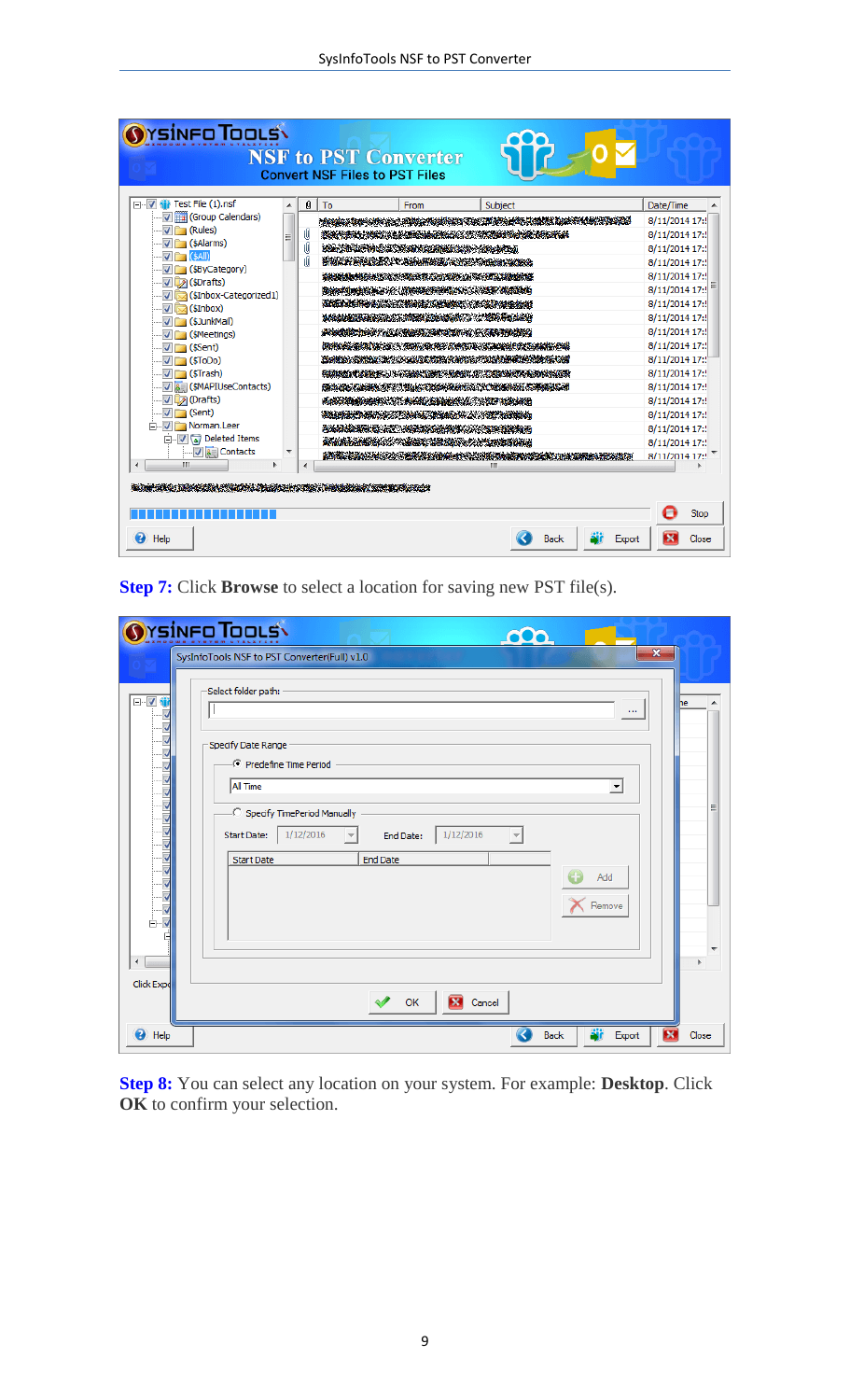|                                                        | <b>OYSINFO TOOLS</b><br>ഹ                                                                                                                                                                                                                                                                                                                                                                                                                                                                                                                                                                                                                                                                                                                                            |         |
|--------------------------------------------------------|----------------------------------------------------------------------------------------------------------------------------------------------------------------------------------------------------------------------------------------------------------------------------------------------------------------------------------------------------------------------------------------------------------------------------------------------------------------------------------------------------------------------------------------------------------------------------------------------------------------------------------------------------------------------------------------------------------------------------------------------------------------------|---------|
| ⊟∵⊽ ∯<br>Ė~⊽<br>$\overline{\phantom{a}}$<br>Click Expd | $\overline{\mathbf{x}}$<br>SysInfoTools NSF to PST Converter(Full) v1.0<br>Select folder path:<br>$\mathbf{x}$<br><b>Browse for Folder</b><br>$\mathbf{r}$<br>Select Folder<br>Specify Date Range<br>C Predefine 1<br>Desktop<br><b>Network</b><br>ь<br>All Time<br>▼<br>Libraries<br>Þ<br>Ξ<br>Recycle Bin<br>ø<br>Specify Tim<br>Sam<br>▷<br><b>Start Date:</b><br>Control Panel<br>$\triangleright$<br>Computer<br>◢<br><b>Start Date</b><br>$\triangleright$ $\mathbf{M}$ , Local Disk (C:)<br>Add<br>$\triangleright \ \text{mod}$ Local Disk (D:)<br>$\triangleright \ \textcolor{red}{\text{mod}}$ Local Disk (E:)<br>Remove<br>$\triangleright \ \ \bigoplus$ DVD RW Drive (F:)<br>$\overline{\phantom{a}}$<br>OK<br>Cancel<br>OK<br><b>X</b> Cancel<br>Sir. | he<br>Ξ |
| $\bigcirc$ Help                                        | ×<br><b>Back</b><br>Export                                                                                                                                                                                                                                                                                                                                                                                                                                                                                                                                                                                                                                                                                                                                           | Close   |

**Step 9:** Now select the date range, either predefined and you can define it by yourself. You can define single as well as multiple date ranges at a time. Click **OK** to start the actual conversion process.

|                 | YSÍNFO TOOLS<br>ഹ<br>$\mathbf{x}$<br>SysInfoTools NSF to PST Converter(Full) v1.0                                                                                                                                                                                                                                                                                                                                                                                                                                                                                                                                                                  |       |
|-----------------|----------------------------------------------------------------------------------------------------------------------------------------------------------------------------------------------------------------------------------------------------------------------------------------------------------------------------------------------------------------------------------------------------------------------------------------------------------------------------------------------------------------------------------------------------------------------------------------------------------------------------------------------------|-------|
| ⊟…⊠∲            | Select folder path:<br>C:\Users\Sam\Desktop<br>$\cdots$                                                                                                                                                                                                                                                                                                                                                                                                                                                                                                                                                                                            | ٦e    |
| ٠<br>Click Expd | Specify Date Range<br>C Predefine Time Period<br>Last 1 week Items<br>$\overline{\phantom{a}}$<br>Specify TimePeriod Manually<br>1/12/2016<br>1/12/2016<br><b>Start Date:</b><br>End Date:<br><b>January, 2016</b><br>¥.<br><b>End Date</b><br>Tue Wed Thu<br>Fri<br>Sat<br>Add<br>Sun<br>Mon<br>$\overline{2}$<br>27<br>28<br>29<br>30<br>31<br>1<br>9<br>3<br>5<br>6<br>8<br>7<br>4<br><b>X</b> Remove<br>16<br>13<br>15<br>10<br>11<br>CD.<br>14<br>19<br>20<br>18<br>23<br>17<br>21<br>22<br>25<br>26<br>29<br>30<br>27<br>28<br>24<br>3<br>5<br>6<br>2<br>4<br>31<br>1<br><b>○Today: 1/12/2016</b><br>OK<br>$\overline{\mathbf{x}}$<br>Cancel | Ξ     |
| <b>O</b> Help   | <b>Back</b><br>Export<br>×                                                                                                                                                                                                                                                                                                                                                                                                                                                                                                                                                                                                                         | Close |

**Step 10:** The conversion process is being conducted on your system. Please wait until the process gets successfully completed.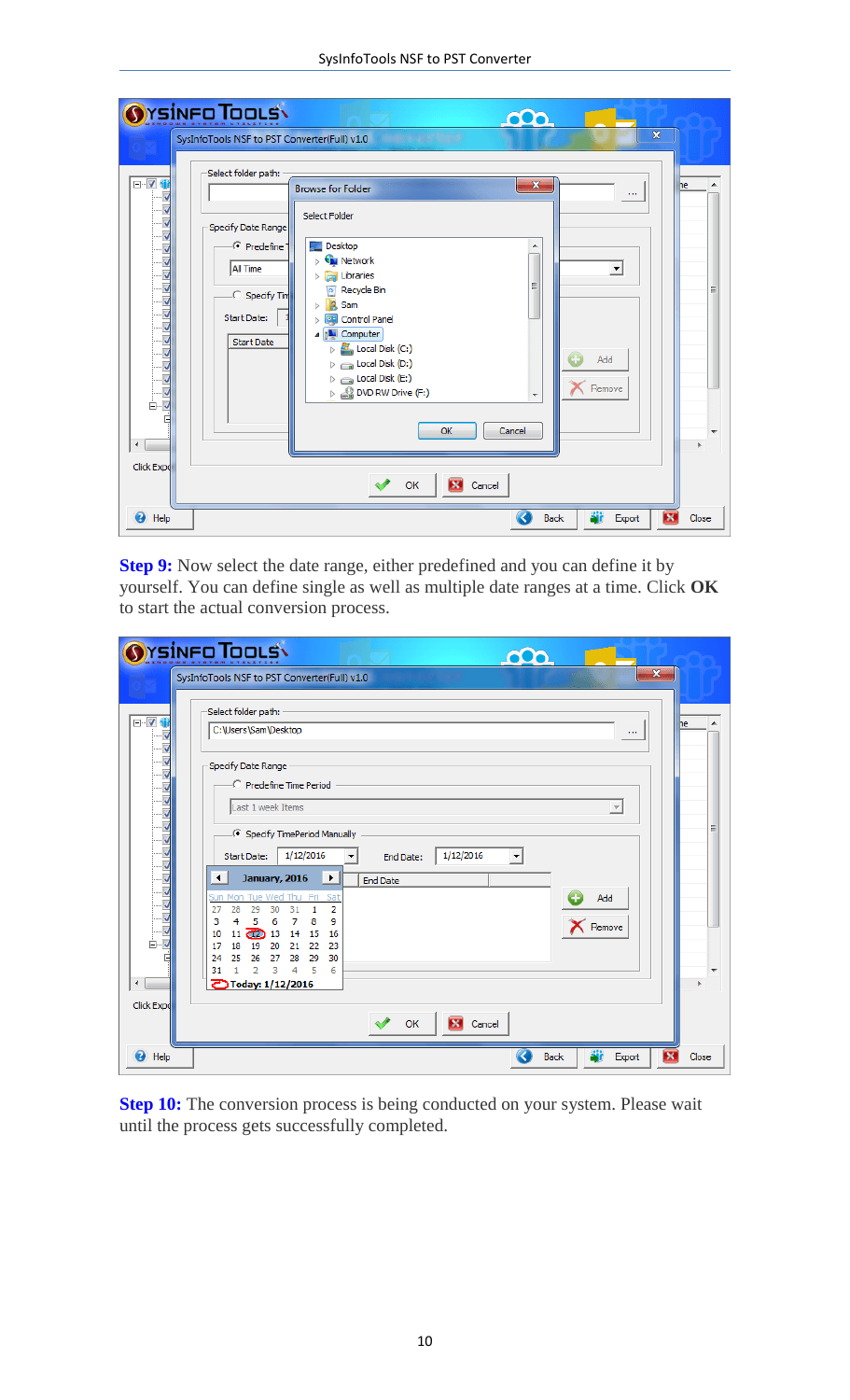| <b>YSÍNFO TOOLS\</b><br><b>NSF to PST Converter</b><br><b>Convert NSF Files to PST Files</b>                                                                                                                                                                                                                                                                                                                                                                                                                                                                                                                                                                                                                                                                                                                                                                                        |      |      |
|-------------------------------------------------------------------------------------------------------------------------------------------------------------------------------------------------------------------------------------------------------------------------------------------------------------------------------------------------------------------------------------------------------------------------------------------------------------------------------------------------------------------------------------------------------------------------------------------------------------------------------------------------------------------------------------------------------------------------------------------------------------------------------------------------------------------------------------------------------------------------------------|------|------|
| Output PST file path: C:\Users\Sam\Desktop\TEST FILE (1).PST<br>Processing folder: \\Personal Folders\(Group Calendars)<br>0:items found<br>Processing folder: \\Personal Folders\(Rules)<br>0:items found<br>Processing folder: \\Personal Folders\(\$Alarms)<br>0:items found<br>Processing folder: \\Personal Folders\(\$All)<br>248:items found<br>Processing folder: \\Personal Folders\(\$ByCategory)<br>20:items found<br>Processing folder: \\Personal Folders\(\$Drafts)<br>111:items found<br>Processing folder: \\Personal Folders\(\$Inbox-Categorized1)<br>0:items found<br>Processing folder: \\Personal Folders\(\$Inbox)<br><b>O:items found</b><br>Processing folder: \\Personal Folders\(\$JunkMail)<br>0:items found<br>Processing folder: \\Personal Folders\(\$Meetings)<br>111:items found<br>Processing folder: \\Personal Folders\(\$Sent)<br>0:items found |      |      |
| $172 - 63$<br>.<br>ш                                                                                                                                                                                                                                                                                                                                                                                                                                                                                                                                                                                                                                                                                                                                                                                                                                                                |      |      |
|                                                                                                                                                                                                                                                                                                                                                                                                                                                                                                                                                                                                                                                                                                                                                                                                                                                                                     |      | Stop |
| $\bigoplus$ Help                                                                                                                                                                                                                                                                                                                                                                                                                                                                                                                                                                                                                                                                                                                                                                                                                                                                    | Next | Exit |

**Step 11:** The conversion process is completed. Click **OK** and close the software application.

| <b>OYSINFO TOOLS</b><br><b>NSF to PST Converter</b><br><b>Convert NSF Files to PST Files</b>                                                                                                                                                                                                                                                                                                                                                                                                                                                                                                                                                                                                                                       |      |      |
|------------------------------------------------------------------------------------------------------------------------------------------------------------------------------------------------------------------------------------------------------------------------------------------------------------------------------------------------------------------------------------------------------------------------------------------------------------------------------------------------------------------------------------------------------------------------------------------------------------------------------------------------------------------------------------------------------------------------------------|------|------|
| 0:items found<br>Processing folder: \\Personal Folders\Norman.Leer\Suggested Contacts<br>7:items found<br>Processing folder: \\Personal Folders\Norman.Leer\Sync Issues<br>0:items found<br>Processing folder: \\Personal Folders\Norman.Leer\Sync Issues\Conflicts<br>0:items found<br>Processing folder: \\Personal Folders\\\perman_Look\\\per_Toquoo\\ ocal Eailusee<br>$\mathbf{x}$<br>0:items found<br>SysInfoTools NSF to PST Converter(Full) v1.0<br>Processing folder: \\Personal Folders\<br>0:items found<br>Processing folder: \\Personal Folders\<br>0:items found<br>Conversion from NSF to PST file Completed.<br>Processing folder: \\Personal Folders\<br>0:items found<br>Processing folder: \\Personal Folders\ |      |      |
| 185:items found<br>OK<br>Processing folder: \\Personal Folders\<br>0:items found<br>Processing folder: \\Personal Folders\<br>0:items found<br>Processing folder: \\Personal Folders\Norman.Leer\Recoverable Items\Versions<br><b>O:items found</b><br>$\overline{ }$<br>m.                                                                                                                                                                                                                                                                                                                                                                                                                                                        |      | E    |
| Help                                                                                                                                                                                                                                                                                                                                                                                                                                                                                                                                                                                                                                                                                                                               | Next | Exit |

### <span id="page-11-0"></span>6. Uninstall the Software

To uninstall the software from your system, you can use any of the two methods described below:

1. Uninstall from **Control Panel**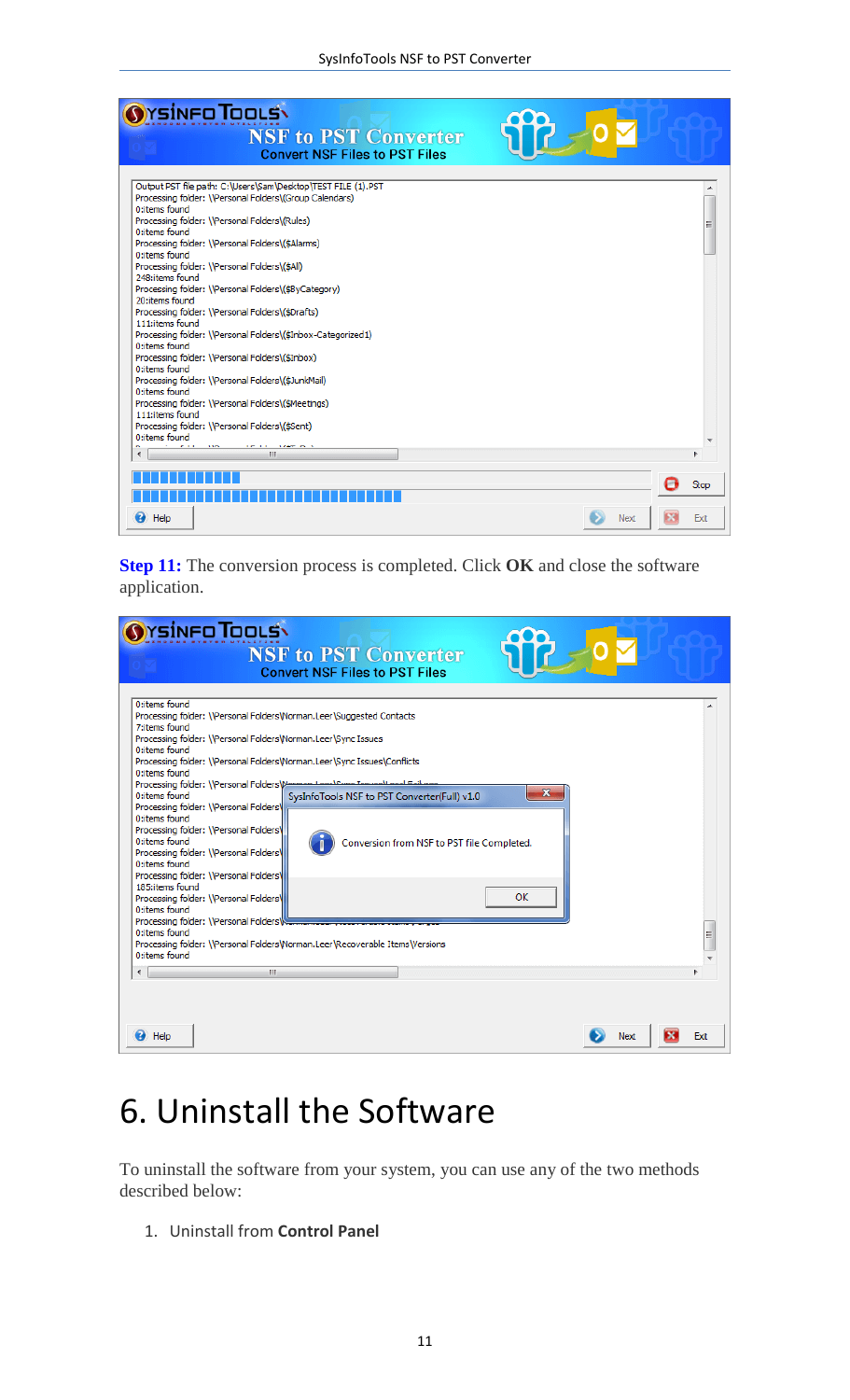2. Uninstall from **Windows Start menu**

#### **Uninstall from Control Panel:**

To uninstall **SysInfoTools NSF to PST Converter** tool from Control Panel, follow the steps shown below:

- Click the **Start Menu** > **Control Panel** and then double click the **Add or Remove Programs** icon.
- Select **SysInfoTools NSF to PST Converter** and click **Remove**.
- A warning message before un-installing the software will be displayed on the screen.



Click **'Yes'** to uninstall the software completely from your system.

#### **Uninstall from Windows Start menu:**

To uninstall **SysInfoTools NSF to PST Converter** file from Windows Start menu, follow the steps shown below:

- Click the **Start** button from the Windows menu.
- Click **All Programs** > **SysInfoTools NSF to PST Converter > Uninstall SysInfoTools NSF to PST Converter** .
- A warning message before un-installing will be displayed on the screen.



Click **'Yes'** to uninstall the software completely from your system.

### <span id="page-12-0"></span>7. Legal Notice

**[Copyright](#page-13-0)**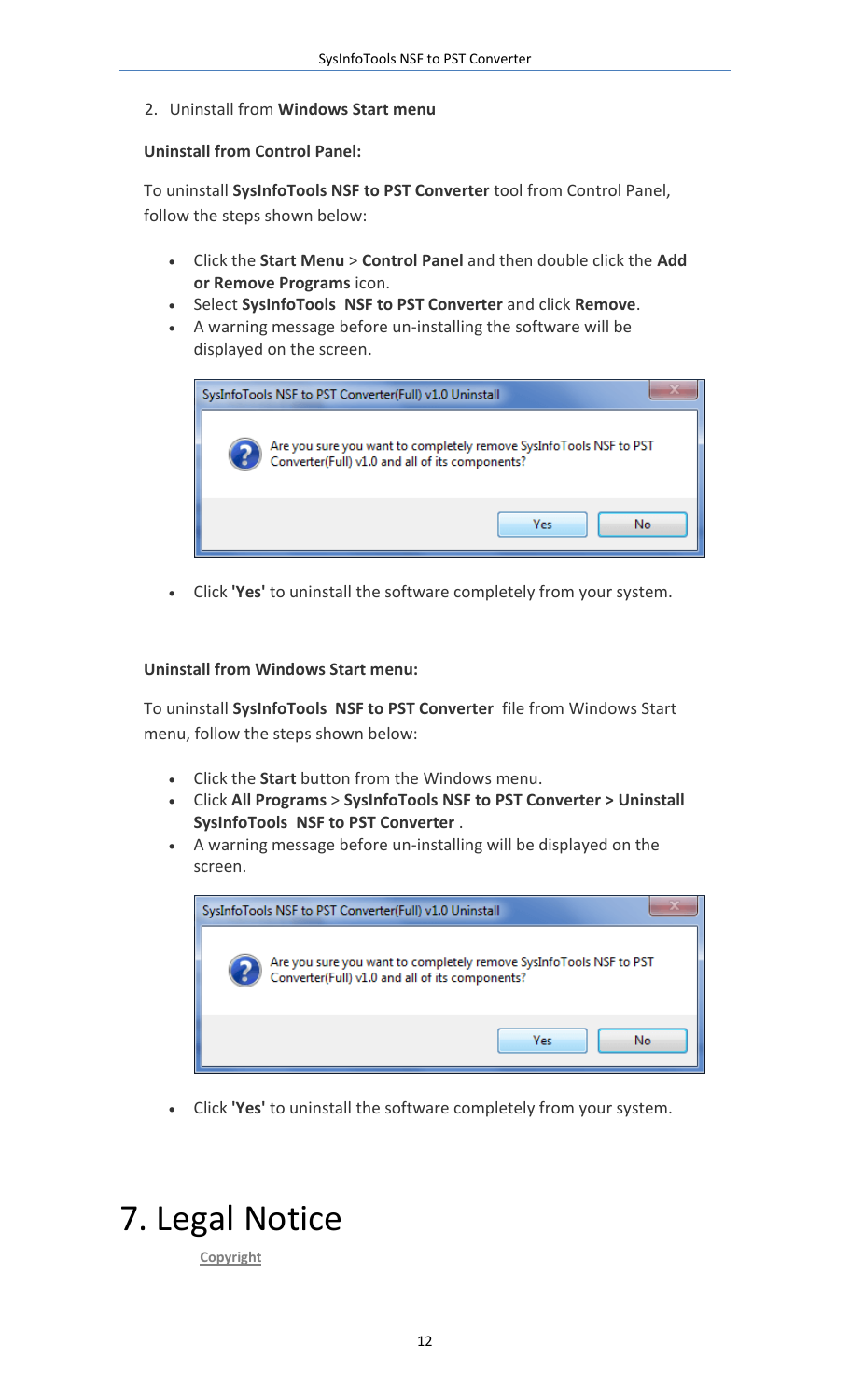- **[Disclaimer](#page-13-1)**
- **[Trademarks](#page-13-2)**
- **License [Agreement](#page-13-3)**

### <span id="page-13-0"></span>7.1 Copyright

SysInfoTools **NSF to PST Converter** software, accompanied user manual and documentation are copyright of SysInfoTools Data Recovery, with all rights reserved. Under the copyright laws, this user manual cannot be reproduced in any form without the Prior written permission of SysInfoTools. No Patent Liability is assumed, however, with respect to the use of the Information contained herein.

#### <span id="page-13-1"></span>7.2 Disclaimer

The Information contained in this manual, including but not limited to any product specifications, is subject to change without notice. SysInfoTools Data Recovery Provides no warranty with regard to this manual or any other information contained herein and here by expressly disclaims any implied warranties of merchantability or fitness for any particular purpose with regard to any of the foregoing SysInfoTools Data Recovery assumes no liability for any damages incurred directly or indirectly from any technical or typographical errors or omissions contained herein or for discrepancies between the product and the manual. In no event shall SysInfoTools Data Recovery, be liable for any incidental, consequential special, or exemplary damages, whether based on tort, contract or otherwise, arising out of or in connection with this manual or any other information contained herein or the use there of.

#### <span id="page-13-2"></span>7.3 Trademarks

SysInfoTools **NSF to PST Converter** tool is a registered trademark of SysInfoTools Data Recovery.

Windows 2000, 2003, XP and Windows Vista are registered trademarks of Microsoft Corporation.

All other brands and product names are trademarks or registered trademarks of their respective companies.

#### <span id="page-13-3"></span>7.4 License Agreement

SysInfoTools NSF to PST Converter Copyright by SysInfoTools Data Recovery.

#### **Your Agreement to this License**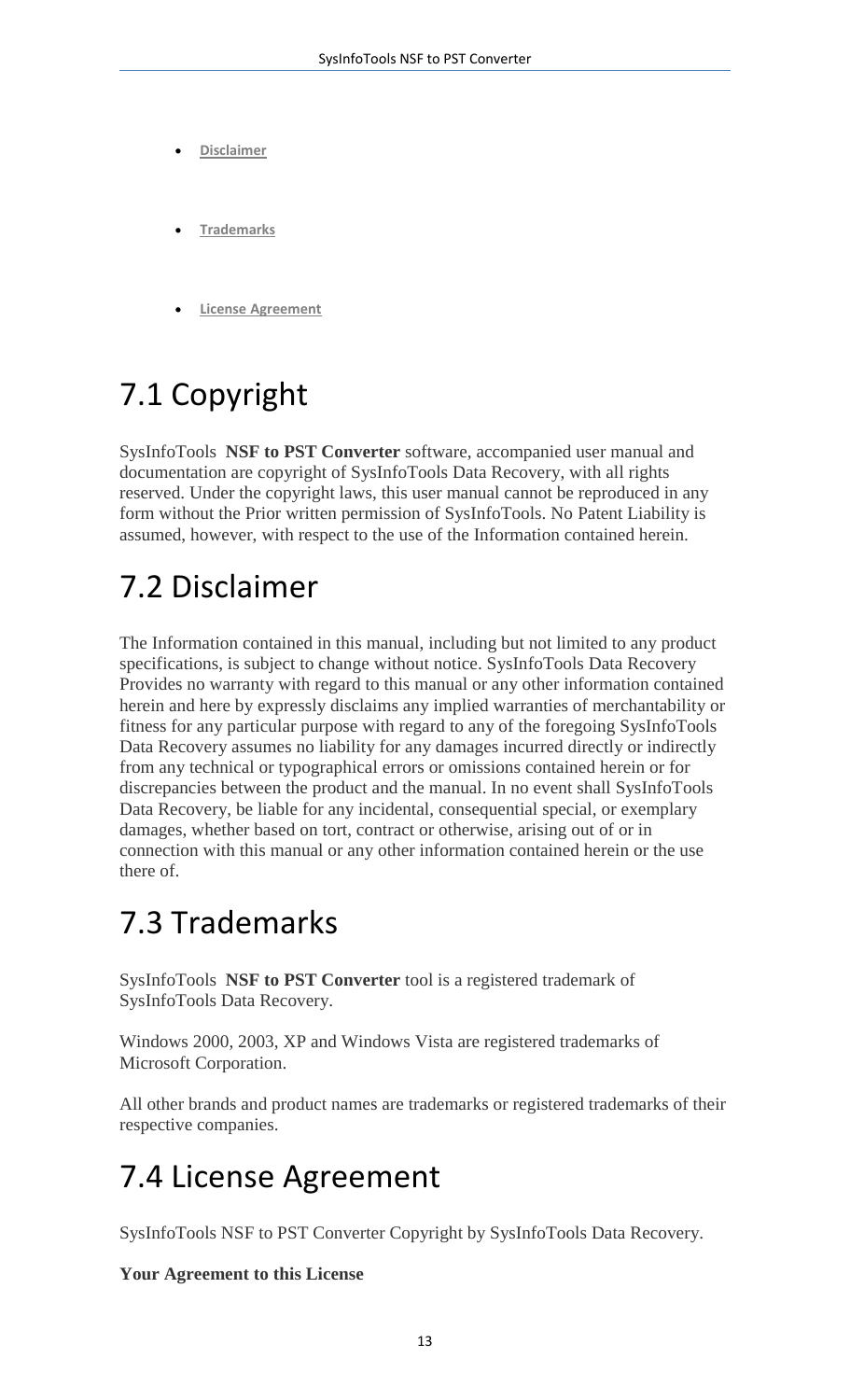You should carefully read the following terms and conditions before using, installing or distributing this software, unless you have a different license agreement signed by SysInfoTools Data Recovery.

If you do not agree to all of the terms and conditions of this License, then do not copy, install, distribute or use any copy of SysInfoTools NSF to PST Converter with which this License is included, you may return the complete package unused without requesting an activation key, within 30 days after purchase, for a full refund of your payment.

The terms and conditions of this License describe the permitted use and users of each Licensed Copy of SysInfoTools NSF to PST Converter. For purposes of this License, if you have a valid single-copy license, you have the right to use a single Licensed Copy of SysInfoTools NSF to PST Converter; if you or your organization has a valid multi-user license, then you or your organization have/has the right to use up to a number of Licensed Copies of SysInfoTools NSF to PST Converter equal to the number of copies indicated in the documents issued by SysInfoTools when granting the license.

#### **Scope of the License**

Each Licensed Copy of SysInfoTools NSF to PST Converter may either be used by a single person or used non-simultaneously by multiple people who use the software personally installed on a single workstation. This is not a concurrent user license. All rights of any kind in SysInfoTools NSF to PST Converter, which are not expressly granted in this License, are entirely and exclusively reserved to and by SysInfoTools. You may not rent, lease, modify, translate, reverse engineer, decompile, disassemble, or create derivative works based on, SysInfoTools NSF to PST Converter, nor permit anyone else to do so. You may not make access to SysInfoTools NSF to PST Converter available to others in connection with a service bureau, application service provider, or similar business, nor permit anyone else to do so.

#### **Warranty Disclaimers and Liability Limitations**

SysInfoTools NSF to PST Converter, and any and all accompanying software, data and materials, are distributed and provided AS-IT-IS and with no warranties of any kind, whether expressed or implied. In particular, there is no warranty for the quality of data recovered. You acknowledge that good data processing procedure dictates that any program, including SysInfoTools NSF to PST Converter, must be thoroughly tested with non-critical data before there is any reliance on it, and you hereby assume the entire risk of all use of the copies of SysInfoTools NSF to PST Converter covered by this License. This disclaimer of warranty constitutes an essential part of this License.

In addition, in no event does SysInfoTools authorize you or anyone else to use SysInfoTools NSF to PST Converter in applications or systems where SysInfoTools NSF to PST Converter failure to perform can reasonably be expected to result in a significant physical injury, or in loss of life. Any such use is entirely at your own risk, and you agree to hold SysInfoTools harmless from all claims or losses relating to such unauthorized use. You agree to hold SysInfoTools Data Recovery harmless from any and all claims or losses relating to such unauthorized use.